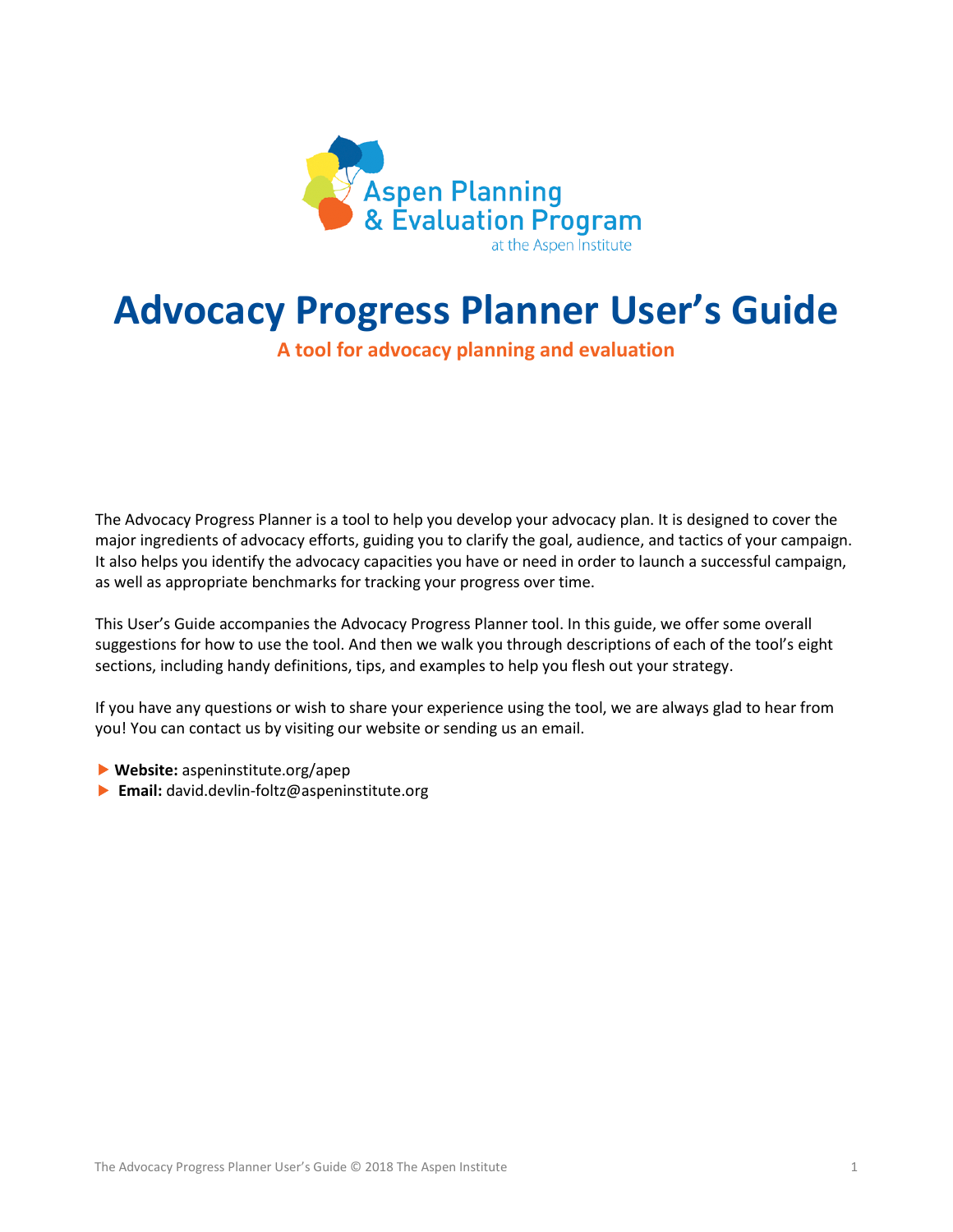## **Set aside some time**

Advocates are very busy people. It can be hard to find time to sit down and strategize. But we believe that investing some time in careful planning upfront pays off later. It can help ensure you have the capacities needed to implement your strategy and reach your policy goal, and assist you in anticipating contextual challenges. And you will be able to more systematically track your progress – which can be important for maintaining internal morale and funders' confidence. We suggest setting aside at least **three hours** to work through the Advocacy Progress Planner and develop a completed Plan. Once you've launched your campaign, schedule timely reviews so you and other stakeholders can review progress to date and make any needed adjustments to your strategy.

## **Involve multiple stakeholders in the planning process**

In our experience helping advocates develop their strategies, it can be really helpful for key stakeholders to participate in the process of working through the Advocacy Progress Planner. For example, if you are working in a coalition, try to get representatives from each member organization to participate. If a funder supporting your work is ready and willing to participate, even better. And if important stakeholders are unable to participate in the planning process, we encourage you to share the completed advocacy plan afterwards.

Getting these stakeholders involved in the development of your advocacy strategy can build buy-in and help ensure that your plans reflect the perspectives of those with a stake in achieving your policy goal. The tool can help establish a shared understanding of what you are doing and why – and how to appropriately measure your progress toward the policy goal. Just as important, participating in this planning process helps remind everyone that things don't always go according to plan. Unforeseen challenges and opportunities will arise, and the strategy sometimes needs to adjust accordingly.

Ideally, the Advocacy Progress Planner enables everyone to emerge from the planning process agreeing that: *this is our best collective effort to design a strategy that will achieve our policy goal, but we recognize that we may need to course-correct if and when unexpected developments occur*. Establishing this shared understanding upfront can make it easier for you and other stakeholders to navigate any strategic adjustments needed later on.

## **Treat your advocacy plan like a living document**

The "end product" of working your way through the Advocacy Progress Planner is a completed advocacy plan or strategy – in the form of a Microsoft Word document. But your use of the document should not end there. As you begin implementing your strategy, we encourage you to update the document so that it stays relevant and useful to you. For example, if you achieve a specific benchmark you set for yourself, update the document to reflect that accomplishment. If a significant development occurs and you need to adjust your strategy, record those changes in the document.

In the tool, you'll notice each of the eight sections has a space for updates. You can use this space on an ongoing basis to record any updates you make to the document and the reasons for those changes. This will help you keep track of your progress and any adjustments you've made along the way. This can be helpful not only for your own internal tracking purposes, but also for reporting to funders.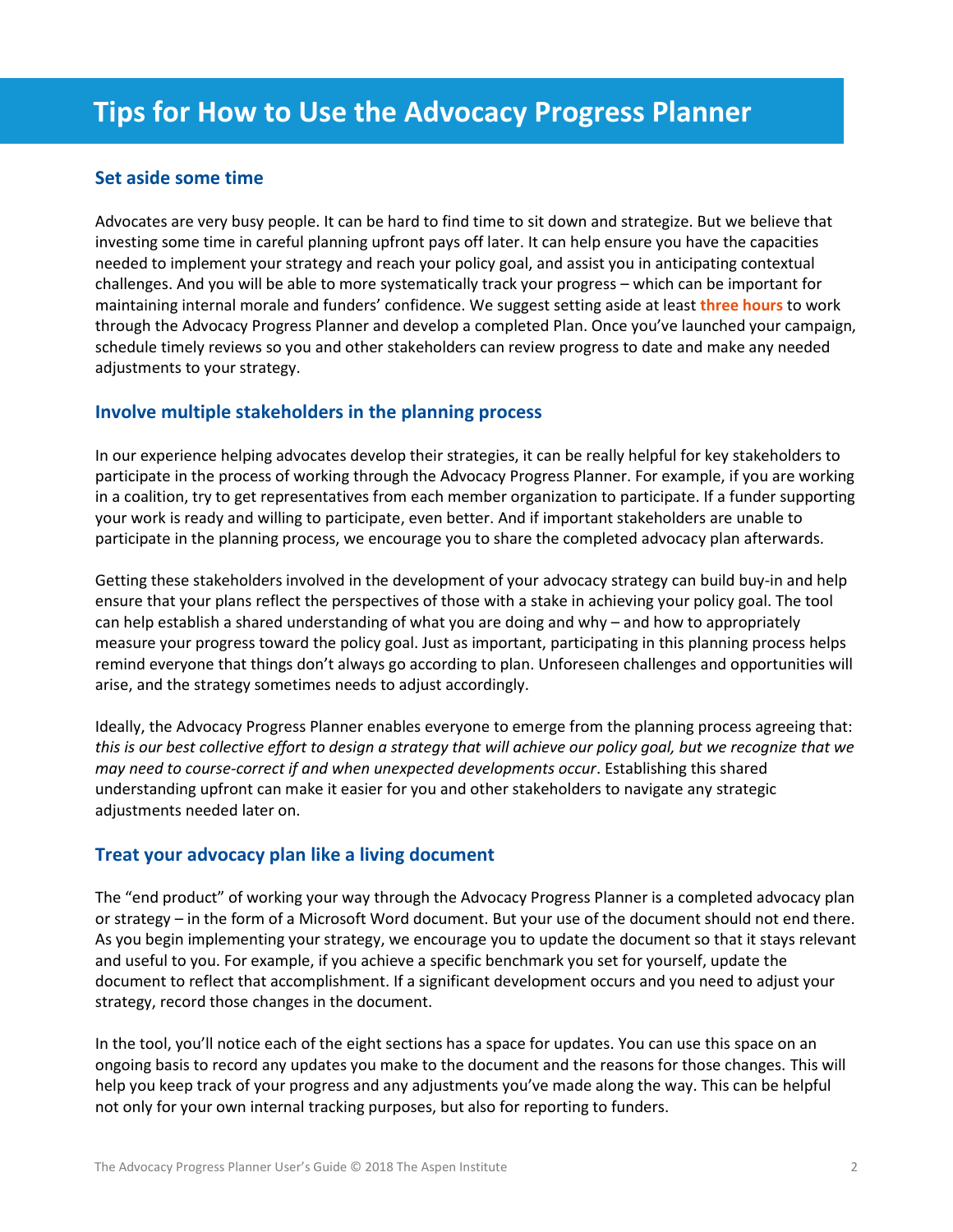## **Tips for Completing Your Plan, Section by Section**

As you go through each section of the tool, you'll see a text box where you can write your advocacy campaign's specific example of each advocacy ingredient: your policy goal, your audiences, your tactics, etc. We encourage you to be as specific as you can!

## **Section 1. Impact**

The tool starts by asking you to define the intended impact of your advocacy campaign. The tool offers two broad kinds of impacts to choose from:

#### **1. Improved Services and Systems**

This refers to programs and services that are higher-quality, more accessible, affordable, comprehensive, or coordinated. Your policy work is meant to improve the services and systems through which government serves the public interest.

#### **2. Positive Social and Physical Conditions**

This refers to better circumstances and surroundings for people, communities, and the larger web of life of which we are a part. Your policy work is meant to improve conditions such as poverty, health, air quality, etc.

Remember that your intended impact is different from the goals of your specific advocacy campaign. Think of your intended impact as a statement of the broader mission of your organization or coalition.

## **Section 2. Preparation: Knowing Your Issue**

The second section of the tool asks you to consider how well you "know your issue." What do we mean by that? In order to launch a successful advocacy effort, you need a strong grasp of the policy issue and the political landscape you are trying to influence. So take a moment to assess how strong your knowledge is in each of the following three categories.

#### **1. Problem Assessment**

You know why you are in business: to have a positive impact on society, and in particular to achieve change in your issue area. But to have that positive impact, you need a clear, specific understanding of the problem so that you can identify workable solutions. For example, how many people are affected? How are they affected? How many will be helped by the solutions you are considering?

#### **2. Policy Assessment**

You need to know where your issue is on the policy agenda or in the policy process – and what needs to change. Your analysis may lead you to identify a policy or regulation that needs funding, improving, or defending. Is current policy the problem? Are there better policy options available to be implemented? Is current policy good but poorly implemented? Are you working to prevent the enactment of bad policy? Are legislators currently debating a relevant policy or bill? Is your issue a high priority on political leaders' policy agenda?

You also need to know the benefits and disadvantages of different policy solutions. Will changing the tax code, for example, affect more lives and be more sustainable than another policy solution that will be vulnerable to budget cuts every year? Do your policy solutions have a plausible chance of being adopted?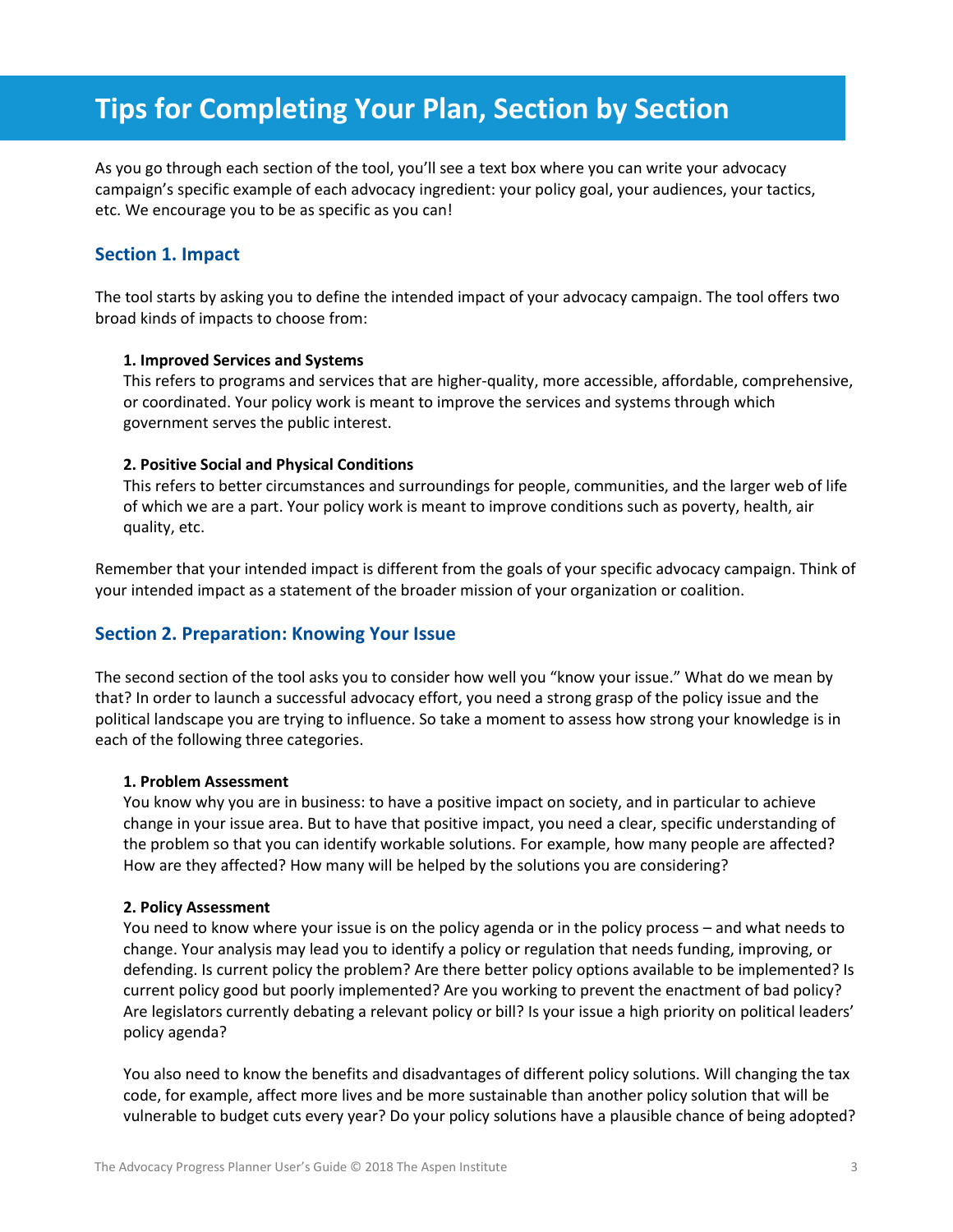#### **3. Landscape and Power Mapping**

You need to have strong knowledge of the policy and advocacy environment that surrounds your issue and campaign. Most issues worth addressing are complex. A "mapping" process can help you articulate how your advocacy goal fits in the landscape of current policy debates and help you identify the powerful players for and against the change you hope to bring about.

For example, if the possible solution is legislative, which committees are responsible for your issue? What do you know about the specific committee members? Are other organizations working on the same or related issues? Do they support your solutions or propose competing ideas? Are other issues on the horizon likely to knock yours out of the minds of the public or policymakers? What results from past efforts – by your own and other organizations – are worth building on? (Note: Later in the tool, we will help you fine-tune your assessment of these kinds of relevant contextual factors.)

You should have some way of addressing each of these three categories. If you feel you need additional knowledge, but do not have the capacity to gather the relevant information yourself, consider whether there are others you can turn to for help, such as other advocacy groups, think tanks, researchers at a local university, or journalists.

## **Section 3. Policy Goals**

This is where you articulate the specific policy goal you are seeking to achieve. Your goal should be tightly focused and specific – for example, a law, regulation, or practice that needs to be designed, implemented, blocked, protected, or measured.

The tool allows you to select from seven different types of policy goals:

#### **1. Policy Development**

Your goal is to create a new policy proposal or policy guidelines. Perhaps the issue requires a new policy approach. You need to articulate it in a form ready for decision makers to consider. This may involve building consensus among key issue experts, advocates, interest groups, potential opponents, decision makers, and those affected by the issue.

#### **2. Placement on the Policy Agenda**

Your goal is to get your issue or policy proposal on the list of issues that policymakers give serious attention. You need to increase the salience of your issue with constituents and decision makers who can place your issue on the policy agenda, or move it higher on that agenda.

#### **3. Policy Adoption**

Your goal is to get your policy proposal passed through an ordinance, ballot measure, legislation, or legal agreement. This means your policy solution is ready for prime-time: it's well considered, it's moving up the agenda, and the political stars are aligned.

#### **4. Policy Implementation**

Your goal is to ensure that a policy is properly implemented. This means there is a policy is in place, but you want to make sure it has proper funding, resources, quality assurance, etc. This implementation stage might also provide opportunities for creating new regulations or policies.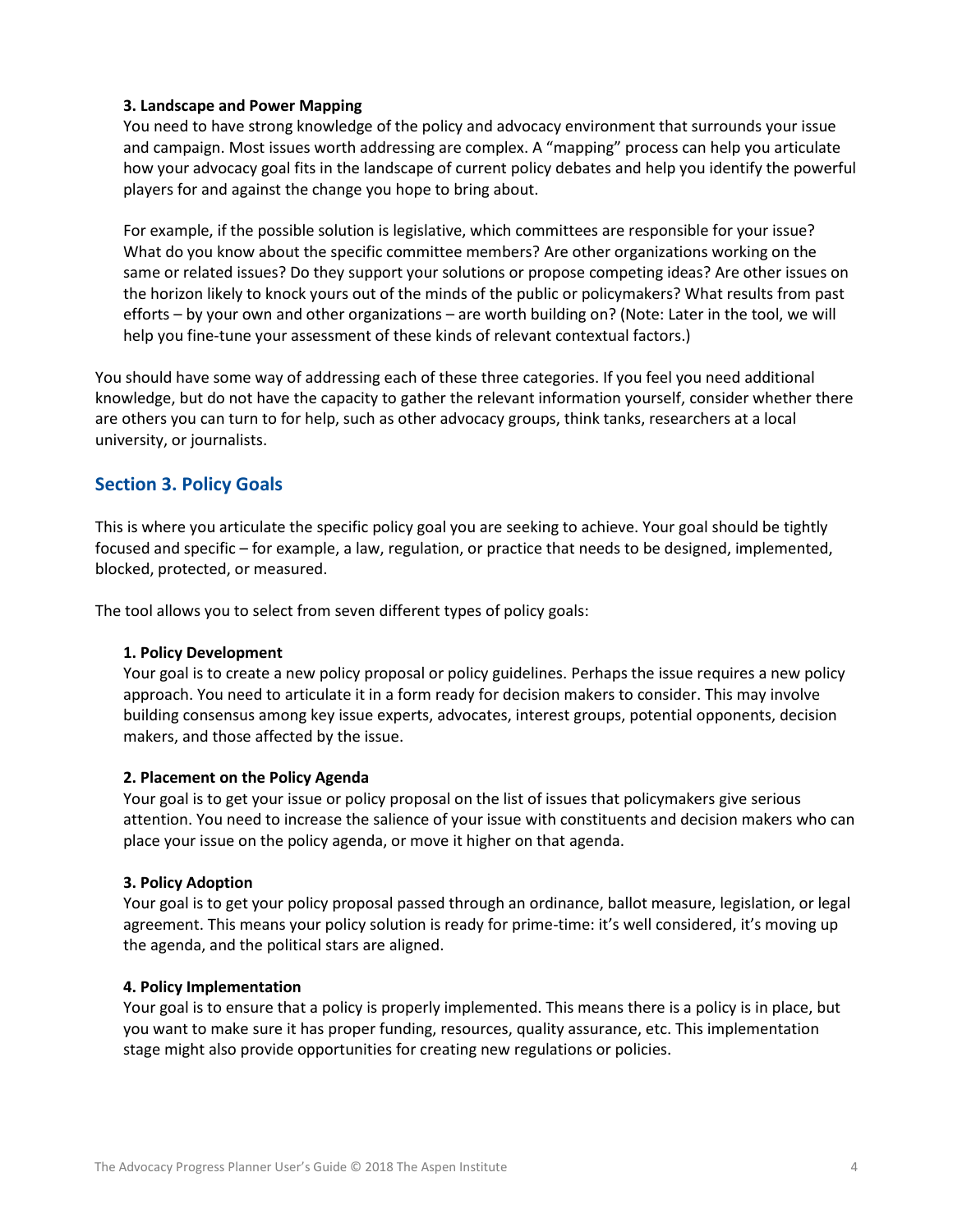#### **5. Policy Monitoring and Evaluation**

Your goal is to track a policy in order to evaluate whether it is being implemented properly and achieving its intended impacts. Your focus is on putting effective monitoring in place to clarify how well a policy is being implemented, and whether its intended impacts are being realized.

#### **6. Policy Maintenance**

Your goal is to prevent cuts or other negative changes to a policy. You seek to protect a good policy from threats or attacks motivated by budgetary, ideological, or programmatic reasons.

#### **7. Policy Blocking**

Your goal is to successfully oppose a policy proposal you do not support. Perhaps that is your role – to block something with which you strongly disagree or think would have negative impacts.

## **Section 4. Audiences**

In this section, we ask you to define the audiences for your advocacy campaign. Who needs to hear your message? Understanding the target for your message is critical. And this is perhaps the greatest challenge to an advocacy campaign: narrowing down your audience.

Choose as your audience(s) the kinds of people who make the decision about your policy goal – or who directly influence people who make that decision. Who has the authority to make the changes that need to be made? Who influences them? The more precisely you define your target audience, the better. Ask yourself: What is the smallest audience that I need to engage in order to spur change on my issue?

Here are some major categories of audiences to choose from:

#### **1. Elected officials**

These are individuals elected to public office. Many – though not all – policy decisions lie with current elected officials. Incumbents may need some convincing that the status quo is not as things should be. Or you may want to encourage officials to support or oppose a particular policy. Try to determine as specifically as you can which officials are the key decision makers and which groups can best influence their actions.

#### **2. Candidates**

These are individuals running for public office. For example, if current elected officials are a problem, perhaps it makes sense to concentrate on candidates for office who might bring a fresh perspective to the issues. You may want to reach out to candidates or their staff to discuss your issue and proposed solutions, potentially helping to inform their views and the positions they take. If you plan to engage candidates in this way, be aware of any relevant tax code restrictions in your country.

#### **3. Public Administrators**

These are individuals in government agencies who administer, oversee, and manage public programs or funds. If administering or implementing a policy is your focus, you may need to target appointed or career officials rather than elected politicians. Understand the pressures they work under and the solutions they might find appealing.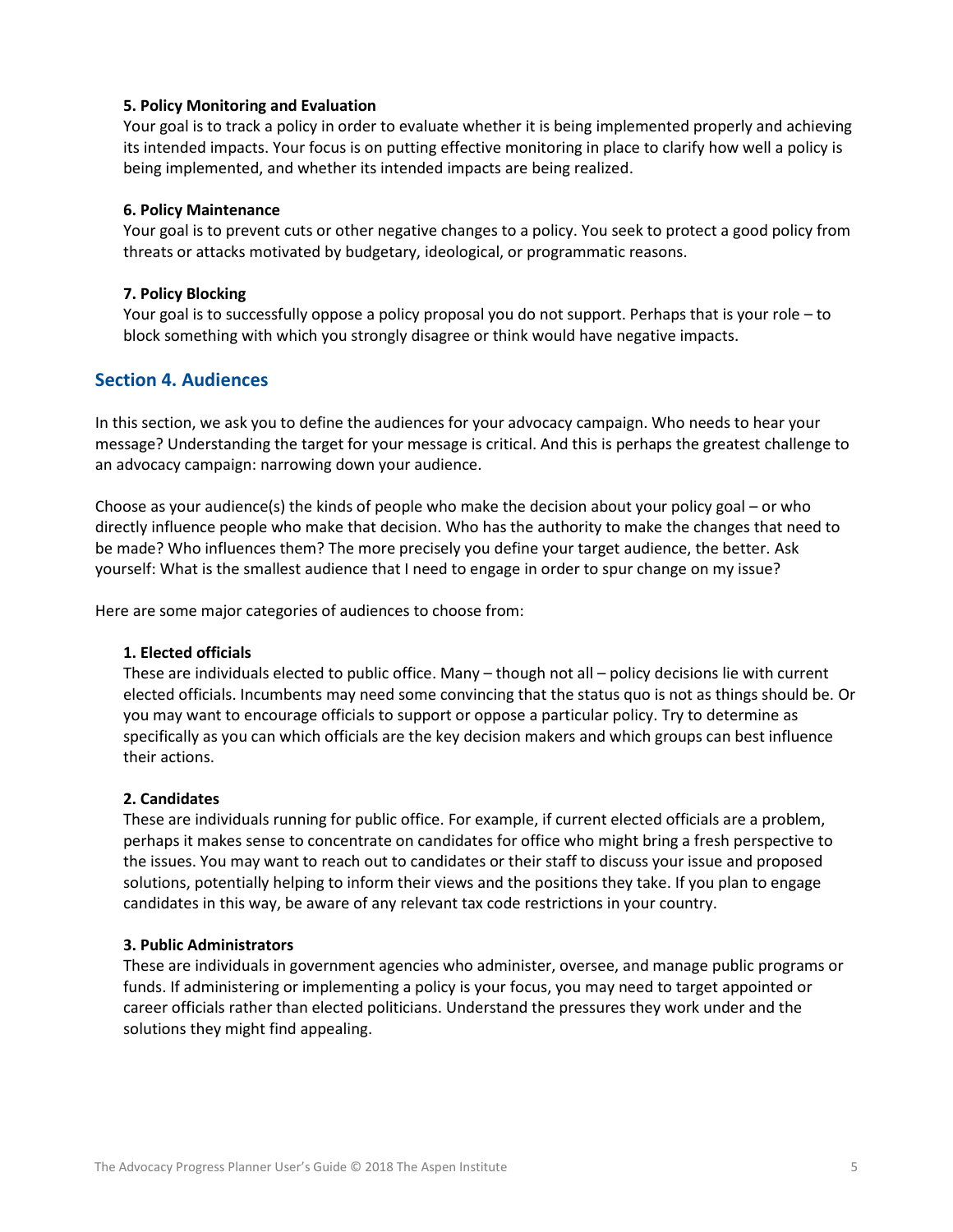#### **4. Voters**

These are individuals who are registered to vote – or more specifically, individuals with an established voting record. You may be able to influence candidates or elected officials if your audience includes voters – especially voters whom candidates and elected officials see as important or valuable. Like you, politicians won't waste time trying to persuade the "un-persuadeables." Can you bring valued voters to them?

#### **5. Political Donors**

These are individuals and groups that donate to candidates, campaigns, and PACs. Donors can have influence with elected officials and candidates. See if you can work with them to help win support for your issues and solutions.

#### **6. Media**

These are individuals who generate news coverage for newspapers, radio, television, or websites. Reporters, bloggers, editors, and other media gatekeepers are a means to reach the audiences to whom they speak. They are in a position to include your issue in their coverage. A good understanding of how the media portrays your issue will help you decide what to "pitch" and whom to pitch it to. Can you develop relationships with particular gatekeepers? Can you take advantage of social networks to spread your messages? Remember to assess how media coverage connects to your overall advocacy strategy. Unpaid and paid media placements can support your other media tactics by, for instance, bringing more people to your website right when you have an urgent action for them to take. News media will be more receptive to your issue if they know members of the public are interested, so be ready with evidence and a local contact they can talk to.

#### **7. Business**

These are private sector organizations or enterprises. You may wish to target them as an audience if your issue bears on core business interests in a specific sector. For instance, advocates on poverty, the environment, health care, and migration issues can articulate how each of these issues affects the bottom line. Is your issue affecting their business's competitive advantage? Are they addressing it as part of their corporate social responsibility efforts? Can their participation increase your impact on decision makers by providing the clout and prestige of business organizations?

#### **8. Community Leaders**

These are individuals who are influential in their communities, such as clergy, police chiefs, local political party officials, etc. How does your issue affect these kinds of local leaders and organizers? Has it changed the community in concrete ways? Often the most compelling stories and actors – even for global issues – are found at the local level. The right local story can take an abstract issue and make it tangible and more credible. If you are working on a statewide or national campaign, your local story may propel the issue onto the national stage through strategic media placement.

#### **9. Courts**

These are the local, state, or national forums where legal disputes are adjudicated. Perhaps your issue would be best served by enforcing or clarifying laws or rights that need firmer legal grounding, or simply legal defense, rather than a new law. Taking the issue to court can lend authority (and even publicity) to your cause.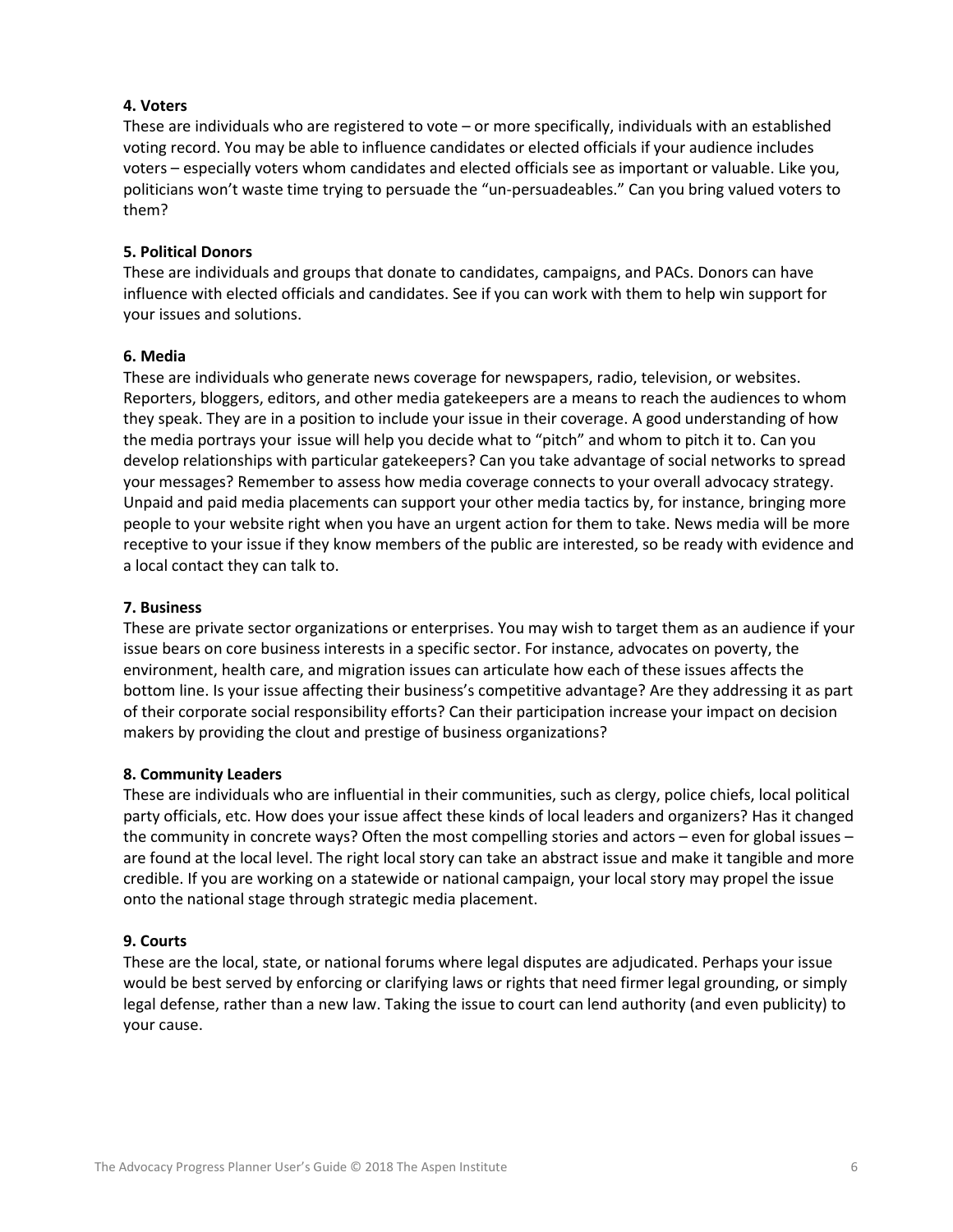#### **10. Popular Culture Artists and Gatekeepers**

These are individuals who contribute to popular culture. Writers (song, screenplay, television), producers, directors, agents, and performers often are open to working with advocates – and can be effective spokespeople for your issue. If this area is less familiar to you, consultants can work with you to gain access to this audience.

#### **11. Specific Constituencies**

This refers to groups of people with shared interests, characteristics, or qualities. We preach specificity for a good reason: to help advocates use their resources as effectively as possible. You don't have the funds to persuade the general public to agree with you – and you don't need to. Which constituencies can help you achieve your policy goal? Who will carry the most weight? For example, religious groups may respond most readily to human rights issues. Union members or public health workers may be especially attuned to workplace health and safety issues. You can tailor your outreach to them. Or there may be other specific groups that your key decision-maker is especially responsive to – including and especially the communities or constituencies most directly affected by the issue.

#### **12. Other Audiences?**

Are there any other, even more specific groups or even individuals that will be key agents of change, or have some specific influence with key decision makers?

## **Section 5. Contextual Factors**

There are many contextual factors that may affect the success of your advocacy campaign. It may be the noisy distraction of an unrelated political battle or a more pressing advocacy issue that comes up. Or it could be that economic conditions or people's perceptions of economic instability affect the chances that your proposed policy will win support. The state of play between potential partners, competitors, and opponents can also affect your success. It's easy to overlook these kinds of contextual factors. But they can derail even a strong campaign. Acknowledging these factors – and figuring out how best to navigate them – can contribute to the success of your strategy.

Here are six types of contextual factors for you to consider:

#### **1. Political Climate**

These are aspects of the policy process and current policy and political environment that can affect the success of your campaign. Advocacy groups focus on their issue, as they should. But before launching a new campaign, we hope you have stepped back and considered the broader political context: are key decision makers likely to be distracted by election battles? Are they recovering from a particularly bitter partisan battle or enjoying a moment of relative peace? Will your issue be visible in the next election? Will your proposal offer an opportunity for compromise and success? Should you be gearing your advocacy efforts to candidates, current incumbents, or both?

#### **2. Economic Climate**

The economic climate includes the current or future economic environment as well as aspects of the budget process that might affect the availability of funds to support your policy proposal. Some issues are especially sensitive to voters' economic prospects, or to perceptions about the economy and the budget. Can your policy proposal be cast as promoting sacrifice (via higher taxes or fees) at a time when constituents may already be squeezed? Have you suggested reasonable ways to raise revenues or create savings? Does the current climate favor budget-neutral policies? Will your issue face challenges within the budget process or intensify a budget fight within the government?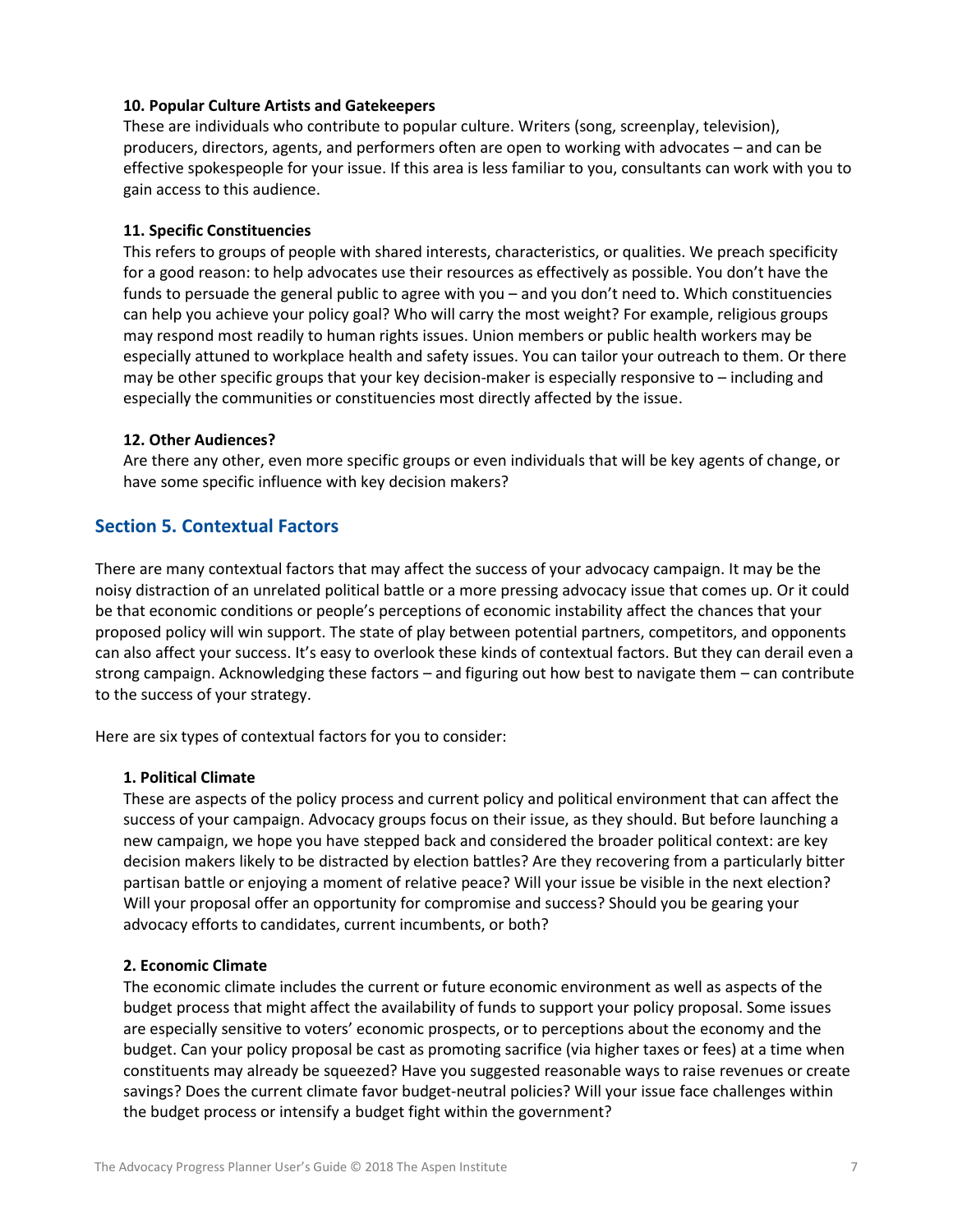#### **3. Social Climate**

Current events, crises, tensions, or social movements can positively or negatively affect your policy proposal's success. For example, are there big social tensions around inter-group relations, class, or regional rivalries that your policy solution might exacerbate or alleviate? How are you planning to address these tensions? Understanding this can help you frame your proposal more effectively.

#### **4. Prior Experience**

Consider your previous experience as well as decision makers' prior experience with advocacy on this issue. Will your experience prepare you for this work? Will a lack of experience have a potentially negative affect on your success? What kinds of prior experiences have your target decision makers had with this issue?

#### **5. Issue Competition**

Issue competition refers to the various other issues that are competing with yours for a place on the policy agenda. As a famous pollster said: "Most people don't think about most things most of the time." Your issue is competing for your audiences' attention: in addition to their daily lives, of course, there will be many other issues advanced by advocates just as passionate as you. Take a moment to consider what else is out there. Can you time your effort to catch a moment when there may be less competition?

#### **6. Potential Partners, Competitors, and Opponents**

Consider the non-partner organizations or individuals who also are advocating on your issue, either for or against your position. Few organizations are the sole players in a field. With a clear sense of your organization or coalition's capacity, consider who else is out there. Are there potential partners who might complement your strengths? Are there competitors or opponents whose actions you need to account for or reach out to as you shape your strategy? (Hint: you might consider re-running this strategy planning exercise from your opponent's perspective.)

## **Section 6. Activities and Tactics**

In this section, we ask you to identify the specific activities and tactics you plan to use in your campaign. Thinking this through carefully in the planning stage will make every other stage easier. And you'll be better positioned to assess what's working and what needs to be adjusted as you go about implementing your campaign.

We've divided activities and tactics into two categories: (1) policy and politics; and (2) communications and outreach. Some organizations and coalitions will make more selections from one category than the other.

#### **Policy and Politics**

#### **1. Issue/Policy Analysis and Research**

This entails systematically investigating your issue or problem to better define it or identify possible solutions. For example, landscape mapping provides baseline information about the policy environment for your issue. It also helps you identify any needed policy changes. Gathering "political intelligence" or analysis and research during your campaign – whether by your organization or a partner – allows you to stay current or anticipate opportunities for positive policy change.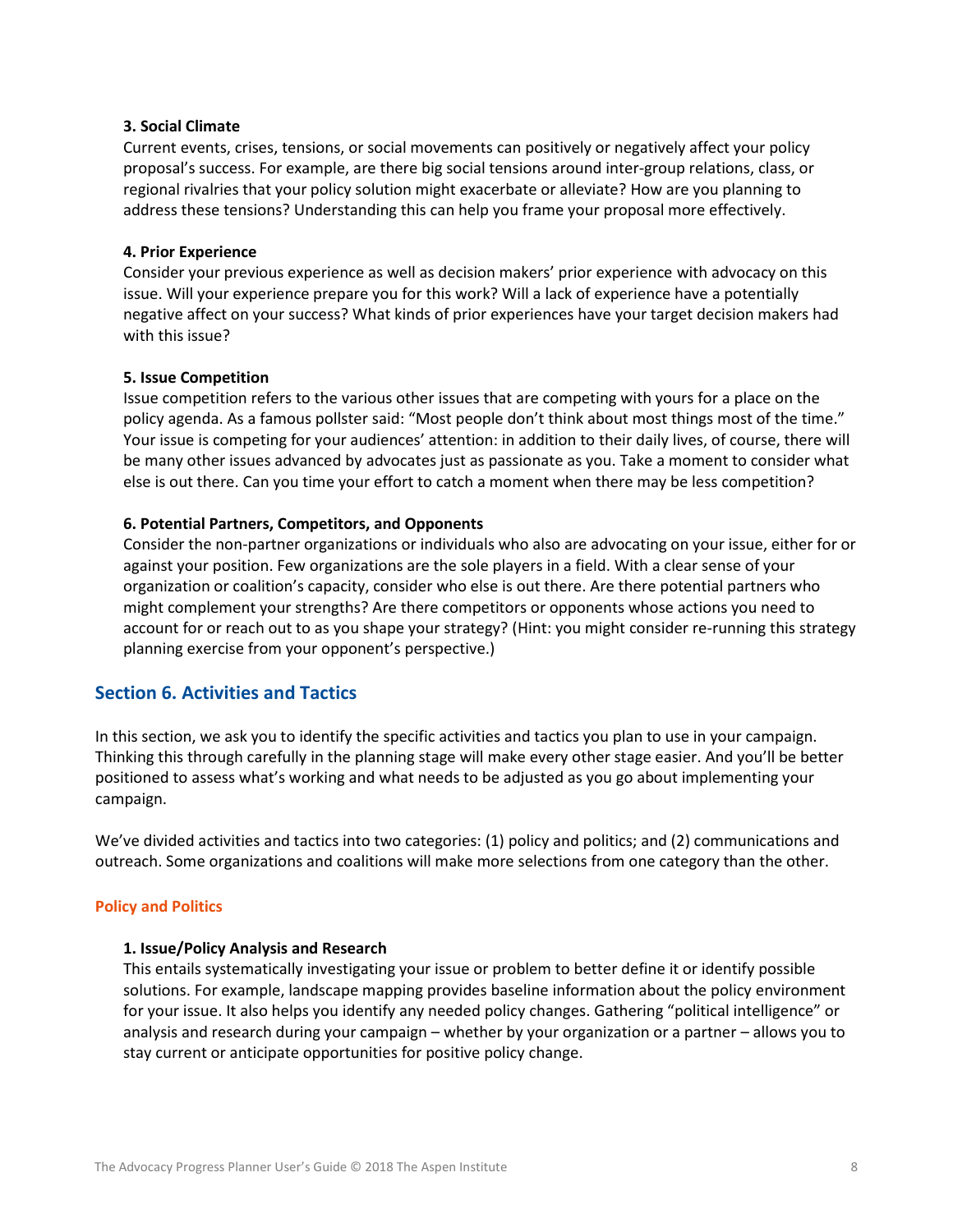#### **2. Candidate Education**

Candidate education involves telling candidates about your issue or position – and about its broad or impassioned support. The purpose is to make the issue part of the election debate and to inform candidates' future decisions about it if they are elected. Candidates may be open to learning about new issues and perspectives, especially if they think that supporting your position could help their election prospects. Providing background information and opportunities for open dialogue and debate are often appropriate roles for nonprofit advocates. In the US context, there are organizations like Alliance for Justice that offer guidance on what is permissible, given your tax status of your organization and the state of play on your issue.

#### **3. Relationship Building with Decision Makers**

Relationships take time, honesty, and active listening. Getting your message to key decision makers requires patiently building up your access to them, either directly or via their trusted advisors. If you can't get in the door, try to learn who can: this may be a time when "grassroots" groups need "grasstops" groups or other influential partners to help them be heard. If you can't make financial contributions to campaigns and political action committees, you may want to create partnerships with organizations that can, as they often have access to elected officials. Again, in the US context, organizations like Alliance for Justice offer guidance on what is permissible given your organization's tax status.

#### **4. Policy Proposal Development**

You may need to develop a new proposal where policy does not already exist. Or if your goals include changing prevailing policies, your tactical toolkit will include the ability to develop alternatives. Your policy development process should determine who your proposal will help (and potentially harm), how much it costs, and how it compares with other proposals and the status quo.

#### **5. Litigation or Legal Advocacy**

For some issues and organizations, the courts are the appropriate battleground: class action suits may help those harmed by a policy; lawsuits may block or speed implementation of new regulations; the threat of legal action may hasten change. Assess what court(s) might be receptive to your arguments. Consider the risks of litigation, including that a higher court's rulings could reverse past progress.

#### **6. Lobbying**

Lobbying involves attempting to influence legislation by communicating with a member or employee of a legislative body or with a government official or employee who may participate in forming legislation. In the US context, the Internal Revenue Service distinguishes between direct lobbying vs. "grassroots lobbying," which means attempting to influence legislation by affecting the opinions of the general public or any segment of it. Direct lobbying is subject to legal limits, but remains a useful – and perhaps an essential – tool in the advocacy toolbox. Nonprofit groups may sometimes decide to count on coalition partners to lobby. Be clear about how lobbying limitations affect you and your partners.

#### **Communications and Outreach**

#### **1. Earned Media**

Earned media is positive news coverage that you work to get. It involves getting print, broadcast, or electronic media to cover your issue or advocacy efforts, thereby helping you reach your target audiences. It includes coverage of your events, research, or even "stunts" like a campaign slogan projected on the State House walls. Placing op-eds, letters to the editor, or editorials on your issue costs you nothing but hard work. You might also generate earned media if journalists or other media gatekeepers pick up on a compelling piece of content you've posted on your website or social media.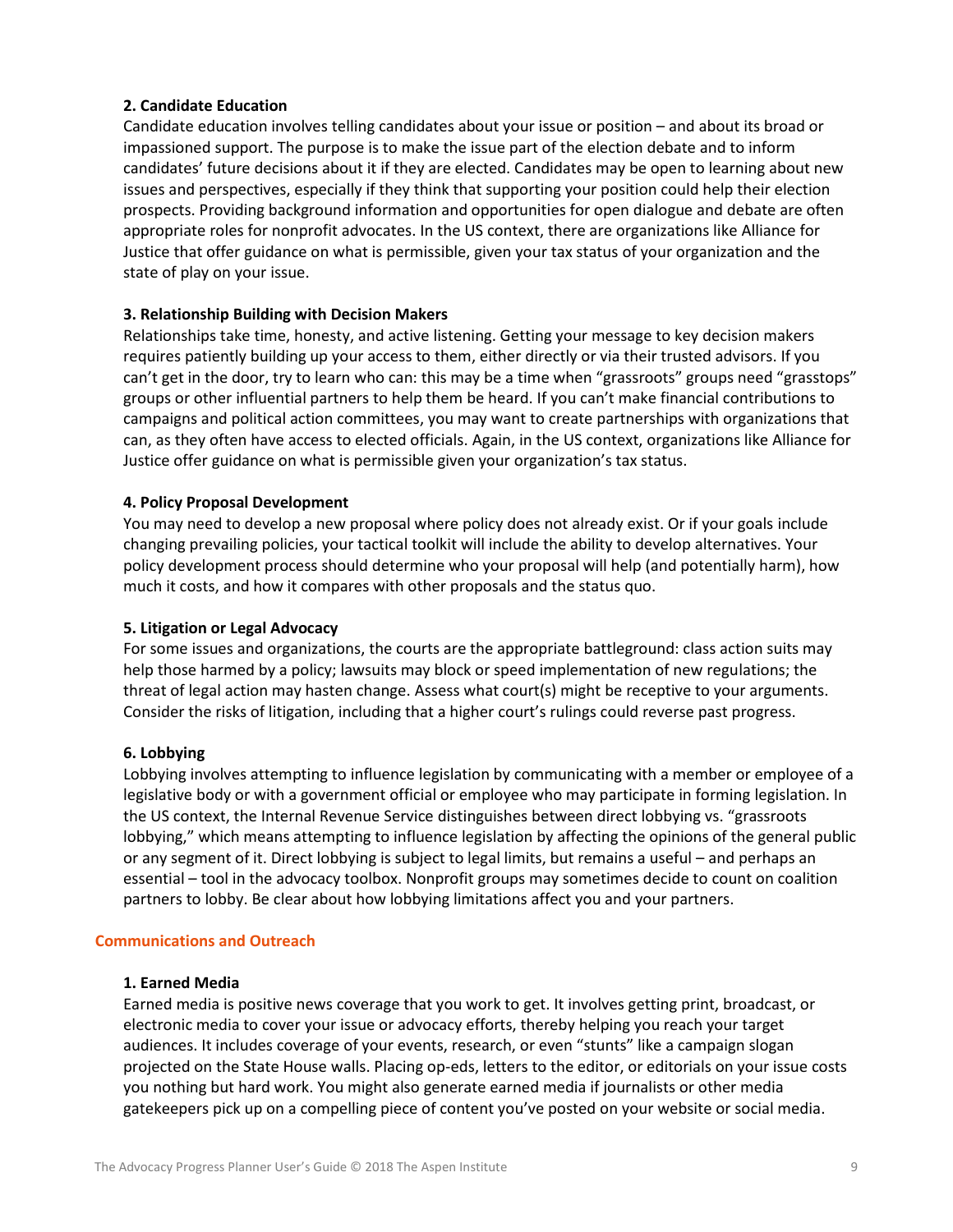#### **2. Paid Media**

Another way to get media coverage is to pay for it. This includes things like paid advertisements and "open letters." The advantage of paid media is that you can craft your own messages and place them where your audience is most likely to be watching, reading, or listening. The downside is cost.

#### **3. Public Service Announcements (PSAs)**

A PSA is a non-commercial advertisement to promote social causes. Many media will place PSAs for free. For example, local network or public TV stations may be willing to run your video ads. One disadvantage of PSAs is that you can't select when they will run or how often. PSAs tend to be most effective when they are part of a larger integrated communications campaign.

#### **4. Media Partnerships**

In some cases, a media company may agree to promote a cause through its communications channels and programming. The media company's programming, PSAs, and digital media platforms (website, social media) can all support the same goal. For example, a network might have media partnerships with advocates trying to ensure all eligible children are enrolled in preventive health programs or kindergarten.

#### **5. Digital Media**

As more and more people get their news and information online and on their phones, advocates may want to include digital activities in their communications strategy. This can include using websites, social media, emails, and other digital media to increase visibility, raise awareness, promote action, and leverage social networks. But don't "do digital" just for the sake of doing digital. Digital platforms (e.g., websites, social media accounts, phone apps) are often a significant investment. To be successful, they require considerable time, thoughtful planning, digital savvy, and sometimes technical expertise. Make sure you're clear about why digital activities are needed in order to reach your policy goal.

#### **6. Public Opinion Research**

Polling and other public opinion research like focus groups or in-depth interviews can reveal important information about how your target audience feels – and talks – about your issue. You can use this information to help build your case in your advocacy messages. If solid public opinion research is not available, you may decide to commission or conduct it. If you plan to publicize the results as part of your advocacy strategy, make sure your audience will perceive the research as credible.

#### **7. Briefings/Presentations**

Say you have crafted an excellent policy proposal, or a report documenting the failings of current policy or practices. Now you want to make your advocacy case through one-on-one or group meetings. Determine who needs to see it and find ways to effectively convey your findings. Remember that webcasts, video conferencing, and even conference calls can extend your reach beyond print and inperson formats.

#### **8. Rallies and Marches**

Gathering a large group of people for symbolic events can arouse enthusiasm and generate visibility, particularly in the media. Rallies, marches, and other forms of direct action are not for everyone and not for every organization. Depending on the scale, rallies can require intensive logistical support and communications. Done well, they can earn the kind of media attention that few organizations can afford to buy. The challenge: sustaining energy and activity after the event.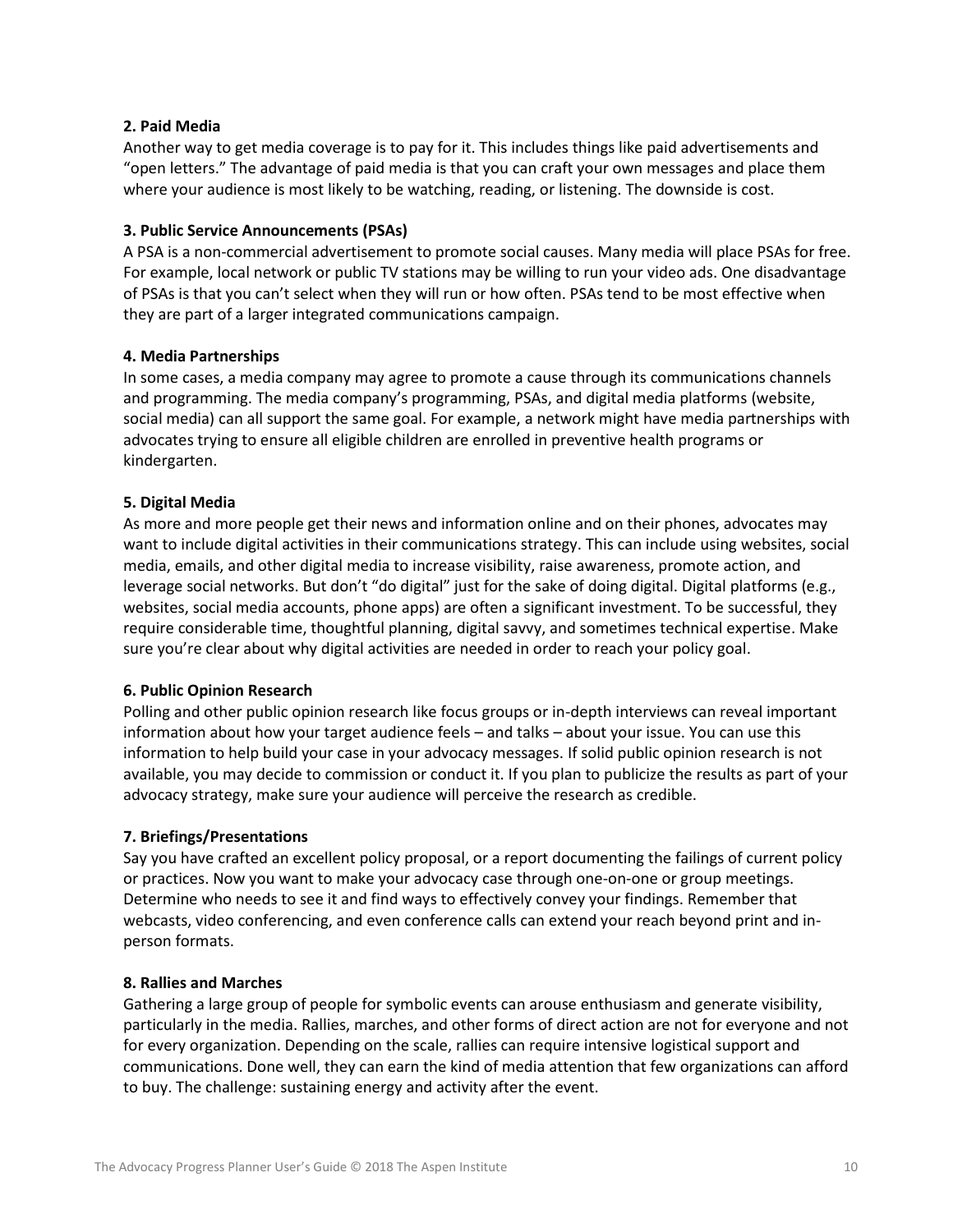#### **9. Coalition and Network Building**

You may need to complement your organization's skills and expertise by forming a partnership or coalition with others who bring capacities you lack. You may be able to realize the promise of networkcentric advocacy – drawing flexibly and rapidly on the collective intelligence and assets of many more groups and individuals. Sometimes you will forge coalitions with likeminded groups who share your values and general issue positions. Other times you may want "unlikely partners" who disagree with you on some issues but agree with you on your specific advocacy goal. Working with unlikely partners can sometimes strengthen your credibility with elected officials. Remember to assess the reliability of potential coalition partners and to identify point persons for each partner.

#### **10. Grassroots Organizing and Mobilization**

Decision makers often respond to home-grown demand. So you may want to create or build on a community-based groundswell of support for your issue or position, typically by helping people affected by policies to advocate on their own behalf. Grassroots organizing may mean reaching millions; or it may mean reaching the right smaller group of hundreds or even dozens of people during a well-timed community meeting.

#### **11. Demonstration Projects or Pilots**

A pilot involves implementing a policy proposal on a small scale in one or several sites to show how it can work. Organizations may conduct small demonstration projects to show the feasibility of their proposed change in policy or practice. And advocacy groups may monitor results and trumpet them in their communications with constituencies and decision makers.

## **Section 7. Inputs and Capacities**

Earlier, under Section 2 on "Preparation," we asked you to think about what you need to know about your issue as you plan your effort. Section 7 is a reminder to think further about specific aspects of your preparation and planning. Every organization or coalition brings strengths to a campaign. But you also need to be clear about what else you need in order to successfully reach your goal. This section is designed to help you define what it will take to implement your strategy effectively.

We divided inputs and capacities into two categories. **Organizational Capacity** focuses on the capacity of your organization or coalition to implement your advocacy strategy. **Planning and Preparation** covers a few final strategic pieces that need to be in place before you launch your campaign.

#### **Organizational Capacity**

#### **1. Funding**

Have you generated the public or private dollars you need to carry out your advocacy strategy? Calculate the cost of advocacy activities carefully so that you aren't caught short. Make sure that your donors are informed of and comfortable with use of their contributions for this activity. If you expect that your policy goal requires a long-term strategy, how long until you will need additional resources to sustain your efforts?

#### **2. Staffing and Leadership**

Do you have the people needed to implement your strategy? Have you established a clear understanding of who is doing what? Identify your leadership and staffing strengths and gaps. Do you have good leaders, both at the top and on the ground? Is there a functional gap in staffing that a coalition partner can fill? Would it make sense to hire a consultant to fill skill deficits?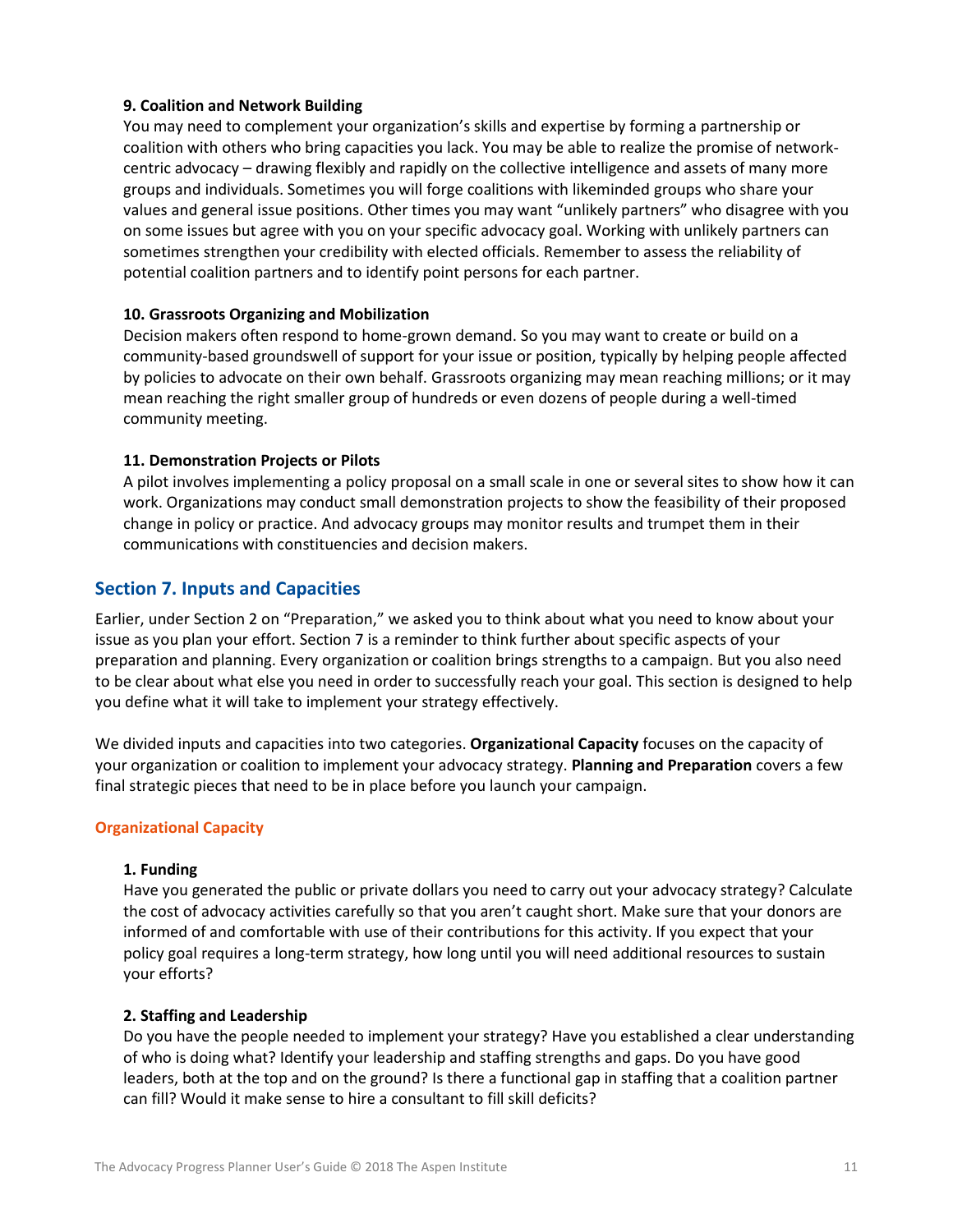#### **3. Skills**

Do you have the up-to-date knowledge and abilities needed to implement your advocacy strategy? For example, do you know how to build and run a coalition? Do you know how to draft legislative language? Do volunteer coordinators know how to organize visits to legislators? Do campaign managers know how to record feedback in your new database software? Adding new advocacy tools or refining your use of current tools may require new skills. You can either get these skills through training or by engaging partners or consultants who already have them.

#### **4. Infrastructure**

Do you have the equipment, systems, and other nuts-and-bolts supports you need to advocate? Consider whether you have the operational supports you need. If achieving your policy goal will be a long-term process, think ahead to what you might need later. For example, will your plans stretch the capacity of your e-advocacy database? Will your volunteer chapter leaders be able to handle additional phone traffic? Does everyone have the software they need to work with campaign documents?

#### **5. Visibility**

Do you have the name recognition or credibility to persuade decision-makers or new allies? You don't need everyone to know your name. You just need to be visible and credible among those you hope to persuade. If your organization doesn't get its phone calls returned, you may need to join forces with other groups that are better positioned, or think about how to boost your own visibility.

#### **Planning and Preparation**

#### **1. Data Collection**

What data do you need upfront to plan, implement, or evaluate your strategy? Think carefully about any baseline information you need to measure your progress in achieving your policy goals and building your organization's capacity. For example, let's say you hope to sway public opinion on your issue by introducing a more persuasive way to frame the issue. If you identified useful opinion research, that should give you sufficient information to determine a baseline. Do you know how you can track the changes in public opinion that might result from your efforts? If not, this is the time to decide whether it needs to be part of your plans, or whether you can get that information from other sources. Or you might want to know how many of your members or chapters are currently active on this issue, or where your work is likely to be most effective.

#### **2. Message and Materials Development**

What do you want to say, how do you want to say it, whom do you want to say it to, and which messenger should say it? Carefully targeted research with your audience(s) can help you identify ways of talking about your issue so messages will resonate, through a medium they trust and in materials they find compelling. Your audience is more likely to absorb a consistent message, persistently delivered, using pre-tested language. Your messengers must be comfortable delivering this message, of course. And your messengers must be credible and convincing to your audience. (Do not take this for granted!)

#### **3. Contingency Planning**

Plan ahead for the unexpected. The Advocacy Progress Planner is meant to help you decide when you need to change course as circumstances change. As an organization or as a coalition, develop a plan or process for making quick strategic decisions. Committing time and effort to this process will pay off later; you'll be glad you did.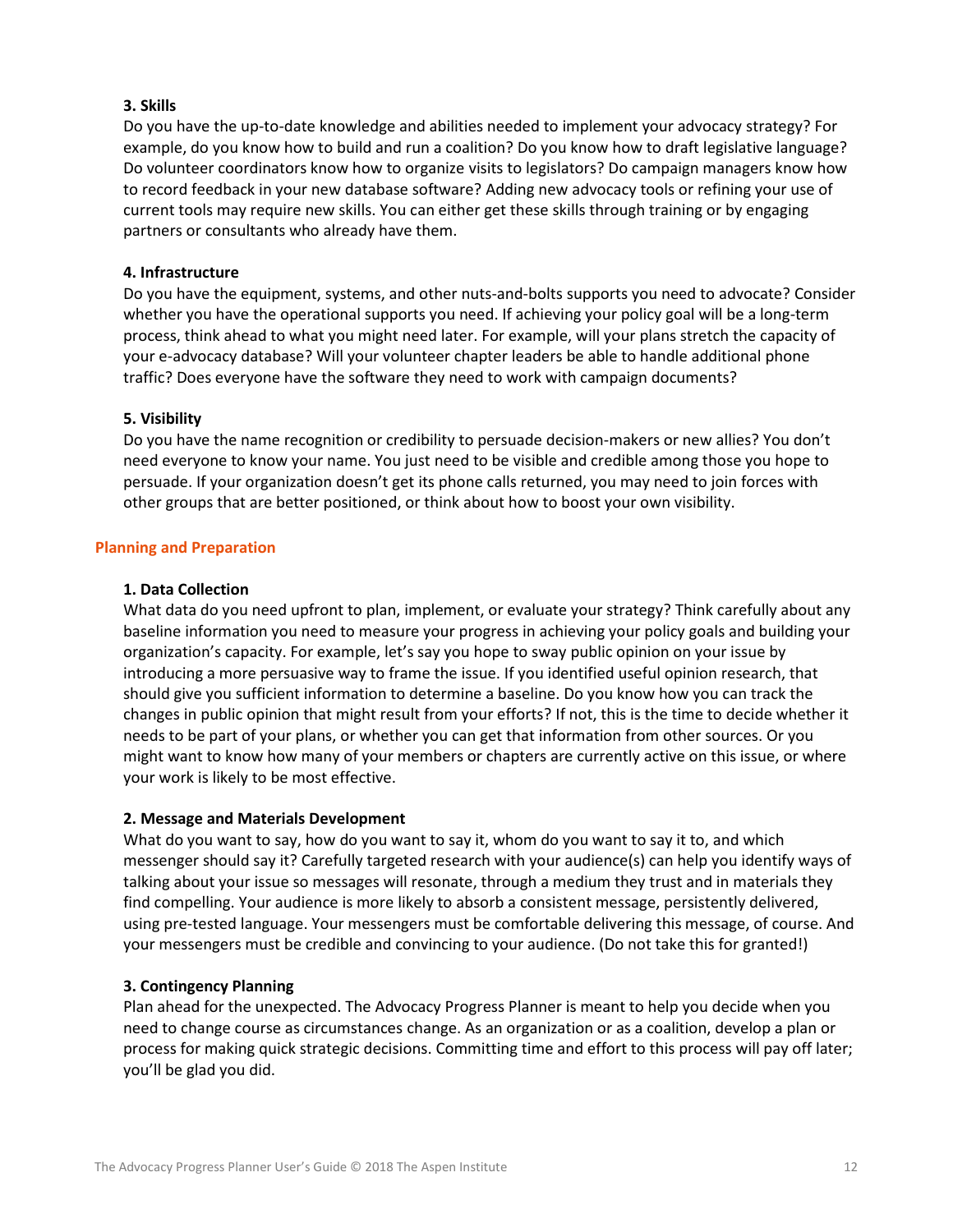### **Section 8. Benchmarks**

Benchmarks are the major mileposts along the road to your policy goal. They let you know that you are making progress and give you early cues if you are getting off track. Be sure to choose benchmarks that are measurable and meaningful for your campaign. Try to articulate benchmarks that are SMART: Specific, Measurable, Attainable, Relevant, and Time-bound. Different kinds of benchmarks require different kinds of methodologies – for example, surveys, media analysis, case studies, or interviews.

The tool includes two categories of benchmarks to help you track progress: advocacy capacity benchmarks and policy benchmarks. We describe each of these categories more fully below, along with some sample benchmarks. When you get to this section in the tool, you'll see a text box where you can write in your own specific benchmarks, as well as a separate text box for recording progress you make towards those benchmarks as you implement your campaign.

#### **Advocacy Capacity Benchmarks**

These benchmarks focus on ways in which you are building the capacities needed to effectively advocate and achieve your policy goal. To help identify appropriate capacity-building benchmarks, think back to the "inputs" section above: Where are the gaps in funding, staffing, skills, and infrastructure? What capacities do you need to build? Are you building the partnerships, developing the skills, and gaining the visibility that will put your policy goal within reach?

#### **More or Diversified Funding**

This is the amount of dollars raised and the variety of funding sources generated. More funding or funding from more diverse sources allows the organization to build its capacity to achieve its policy goals. Recording new donors attracted by a campaign or other advocacy effort will help staff make the case internally for its continuation. As important, it can serve as evidence to policy decision makers of a serious constituency for policy change.

*Sample benchmark: Within six months, increase the number of individual donors to the advocacy campaign by 25%.*

#### **Staffing, Skills, and Infrastructure**

This refers to the ability of your organization or coalition to manage, implement, and adapt the advocacy strategy. You can't control the policy environment, but you can decide how to strengthen the internal assets necessary to react effectively and flexibly to setbacks and opportunities. You may want to build certain capabilities that will help you achieve your policy objective – this time or the next time the policy window opens and conditions are right. Set interim benchmarks for those changes in your capacity.

Sample benchmark: Within one year, research and acquire new database software to track our *engagement with our grassroots membership.* 

*Sample benchmark: Within six months, hire and train an advocacy associate responsible for all social media outreach and database management.*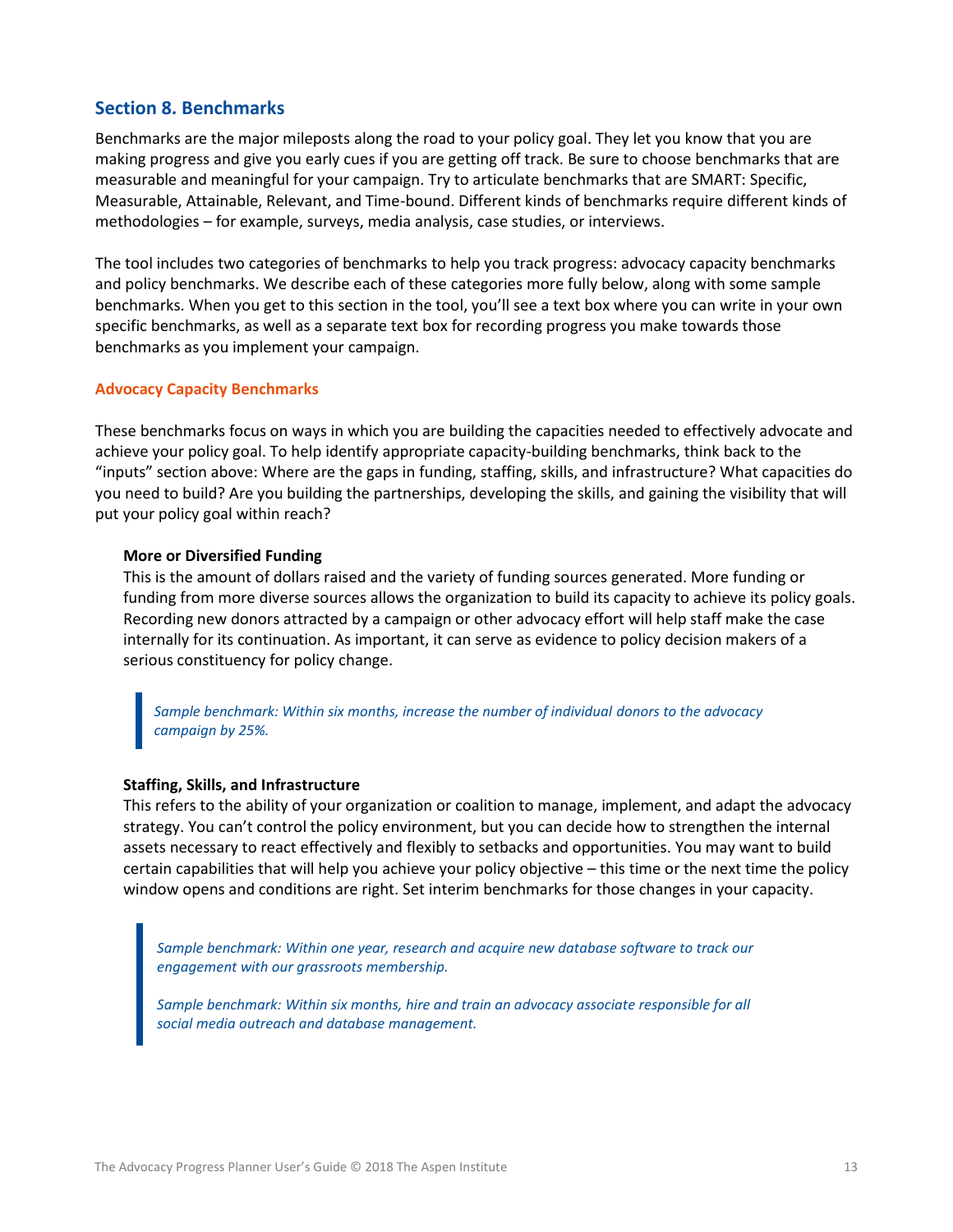#### **Organizational Visibility or Recognition**

Increasing your organization's visibility won't change bad policy. But it may be a legitimate benchmark if you are championing a new issue or new approach to policy. If that's the case, be sure to gather information about your visibility before you launch your advocacy efforts and then track it over time with the same audiences and measures. Media coverage of your campaign or mentions of your organization in influential media outlets can provide a useful measure. Invitations from decision-makers to brief them can also demonstrate your credibility.

*Sample benchmark: Between the campaign's launch (baseline) and the campaign's expected conclusion (two years from now), double the number of times our research is cited in legislative debates.* 

*Sample benchmark: Document 25 media citations during the campaign's first year naming our coalition as a source of demographic data.*

#### **Partnerships or Alliances**

These are mutually-beneficial relationships with other organizations or individuals who support or participate in your advocacy strategy. Tracking the health of your partnerships or coalition will help you head off potential trouble: watch for active participation in coalition meetings; a clear understanding of the division of labor among coalition members; and reasonably comfortable agreement over who puts in what, and who receives what. Does the group have a mechanism for working through tough issues? Is the coalition more than the sum of its parts?

*Sample benchmark: Develop and sign a Memorandum of Understanding concerning responsibilities for campaign activities with our principal coalition partners by the end of the first quarter of the year.*

#### **Collaboration and Alignment**

Are you and your partners collaborating effectively by sharing information and staying on a common message? Are you coordinating actions well? Tracking instances where this is occurring can help you make the case for continued funding. Identifying shortfalls can help you address problems early.

*Sample benchmark: Issue two statements per quarter concerning issue progress that are signed by all coalition members and include message points consistent with the campaign's strategy document.*

#### **Constituency or Support Base Growth**

This refers to an increase in the number of individuals you can count on for sustained advocacy or action on your issue. Growth in the support base for a policy change can be a measure of increased advocacy capacity for the group that nurtured this growth. A specified increase in the constituency for an issue is a significant benchmark along the way to meeting your policy goals. Or your advocacy message may have added impact when it comes from an unexpected messenger or new constituency.

*Sample benchmark: By the end of year two, increase by 50% the number of constituents who have engaged in at least one of our calls to action (e.g., signed our petition, called a US Senator).*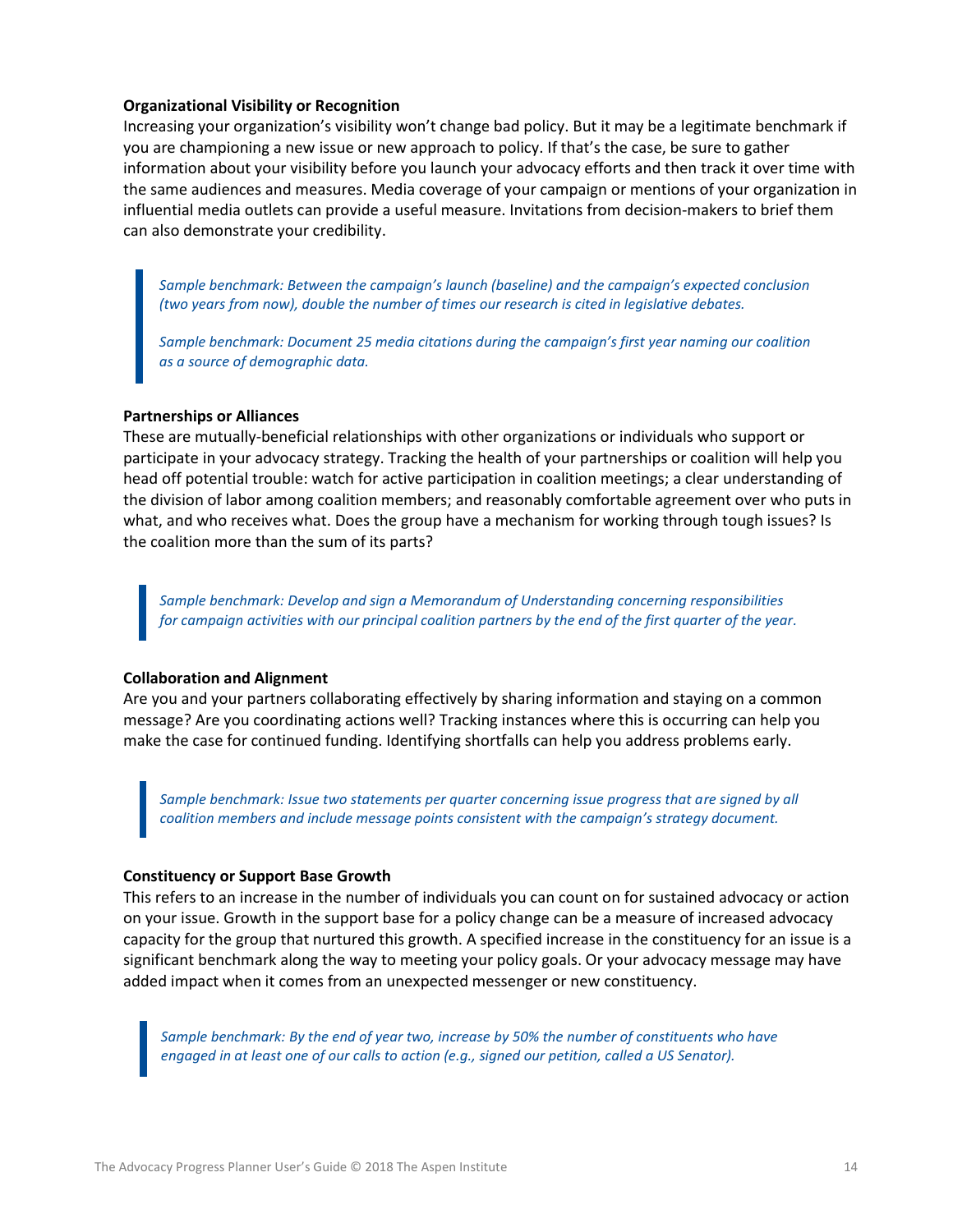#### **Policy Benchmarks**

These benchmarks focus on interim outcomes – that is, steps along the path toward achieving your policy goal. Pick the one(s) most relevant to your advocacy objective and activities. You'll be looking for evidence of how you are contributing to progress. Be aware: claiming attribution – "we did it all ourselves" – is very likely untrue and can be harmful to your relationships with other advocates.

#### **Knowledge and Awareness**

Sometimes increasing knowledge about or awareness of an issue – or of your proposed solution – is a significant contribution. Be sure to establish a baseline beforehand, and to gauge your impact on levels of awareness over time among your audiences.

*Sample benchmark: Using credible surveys of eligible voters in the state before the campaign and at the end of the project year, demonstrate a 25 percentage-point increase in awareness of our proposed bill.*

#### **Salience**

How does your issue stack up against the general noise of everyday life or even other issues in the same broad category in the minds of your audience? Even if your audience is aware that a problem exists, you won't get movement on your issue unless they also think it is important enough to address. If you are tracking this with public opinion research, be sure to pose your questions consistently over time, starting with before you begin your advocacy effort.

Sample benchmark: Over the course of the election campaign, document a doubling in the number of *times the candidates publicly name your target issue as a priority.*

#### **Issue Reframing**

What's the big story that your issue evokes? If you are advocating for a community-based solution, but your audience has seen the community portrayed only as helpless victims or somehow responsible for its own problems, some reframing is in order. The right messaging can combat negative or false beliefs about the issue or solution. Tracking your progress in telling a different story may require some specialized media content analysis. And it requires gathering careful baseline information in advance so you can track these changes in how the story is told.

*Sample benchmark: During the next legislative session, document a 25% increase the number of news media articles using the desired message framing.*

#### **Public Will**

This refers to the willingness of your target audience (non-policymakers) to act in support of your issue or policy proposal. Measuring "public will" precisely is difficult, but organizations can track progress using benchmarks such as participation in public hearings; questions to candidates for elected office; turnout at rallies and public meetings; and number of letters and emails sent to elected officials in response to a call to action.

*Sample benchmark: Record an increase of 25% from last year's participation in our annual advocacy day at the Capitol.*